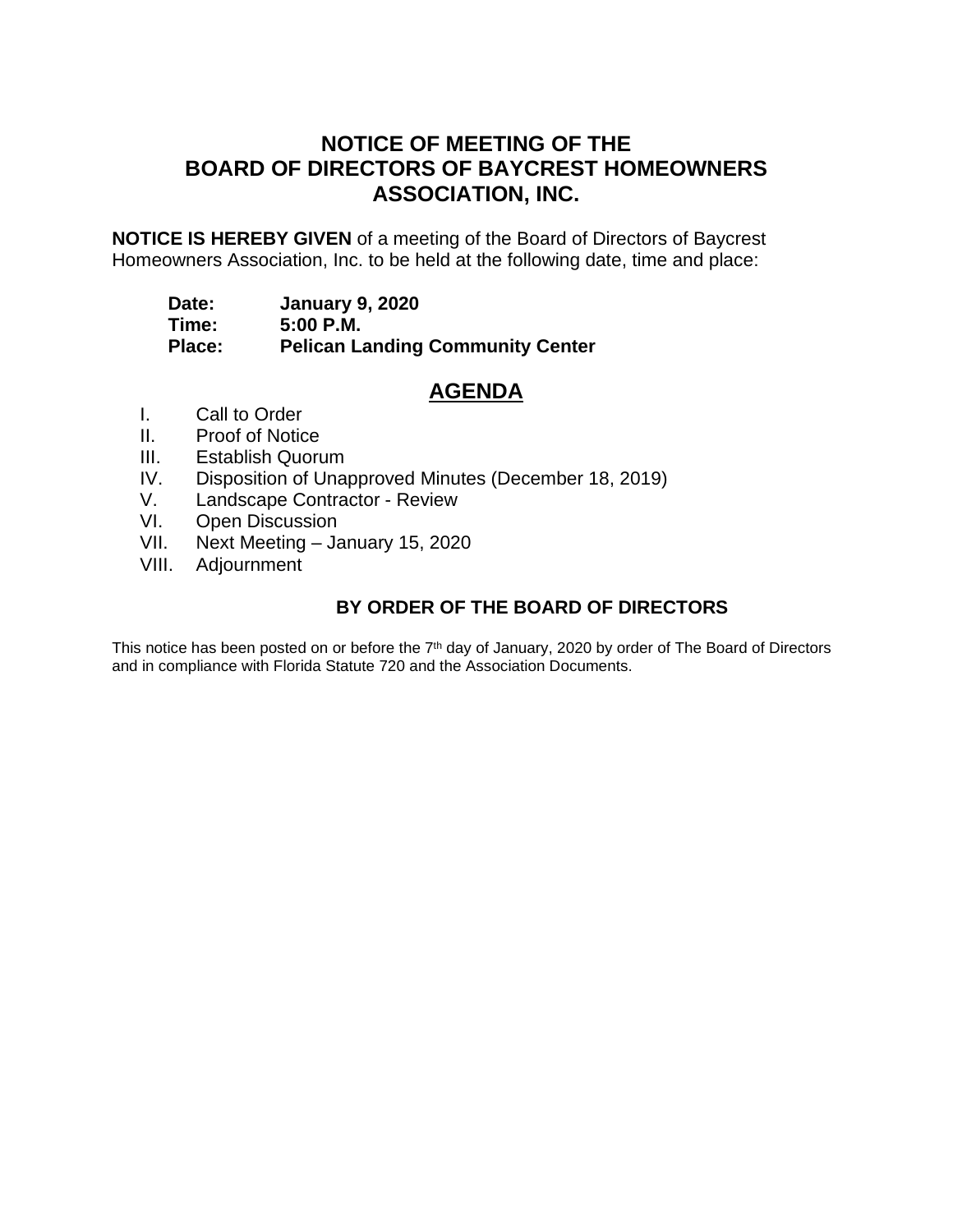# **BAYCREST AT PELICAN LANDING HOMEOWNERS ASSOCIATION, INC. BOARD MEETING MINUTES HELD ON DECEMBER 18, 2019 AT THE PELICAN LANDING COMMUNITY ASSOCIATION**

Directors Present: Lynda Moryl, Toni Paolello, Anthony Palmerio, Creighton Phillips, David Robb, and Tim Shepherd

Directors Absent: Tim Shepherd

ACSMC Committee: Peaches Scearce

Representing Gulf Breeze Management Services Inc.: Aharon Weidner

Creighton Phillips called the meeting to order at 5:00 P.M. and quorum was established.

### **APPROVAL OF MINUTES**

*On a motion by Anthony Palmerio, seconded by Toni Paolello, and carried unanimously the Board approved the November 20, 2019 board of directors meeting minutes as presented.*

### **PROPERTY MANAGER REPORT**

Aharon Weidner reported on recent activity at Baycrest. It was noted that a letter and ballot would be sent to unit owners regarding the upcoming paint project. Noel Painting was expected to begin painting in late February.

#### **Finance**

#### **2020 Budget**

Anthony Palmerio reported on the November financials. There was \$103,000 in operating and \$266,000 in reserves. A CD which matured in November was redeemed and deposited in the reserve bank account. Irrigation repairs were significantly over for the year however most of the cost overrun was due to the line flushing project.

#### **Social Committee**

No report.

### **Pool Committee**

Creighton Phillips reported that the clubhouse renovations are complete, and all inspections have been passed. Aharon Weidner noted that exercise equipment is scheduled to be moved on December 19, 2019. Final cleanup and delivery of products for the bathrooms will be completed on Friday.

David Robb provided the Board with a report on the saltwater system conversion. He recommended that financing is not currently available for the saltwater conversion system. Aharon Weidner agreed to obtain a formal proposal from Pool Doctor to install a saltwater system.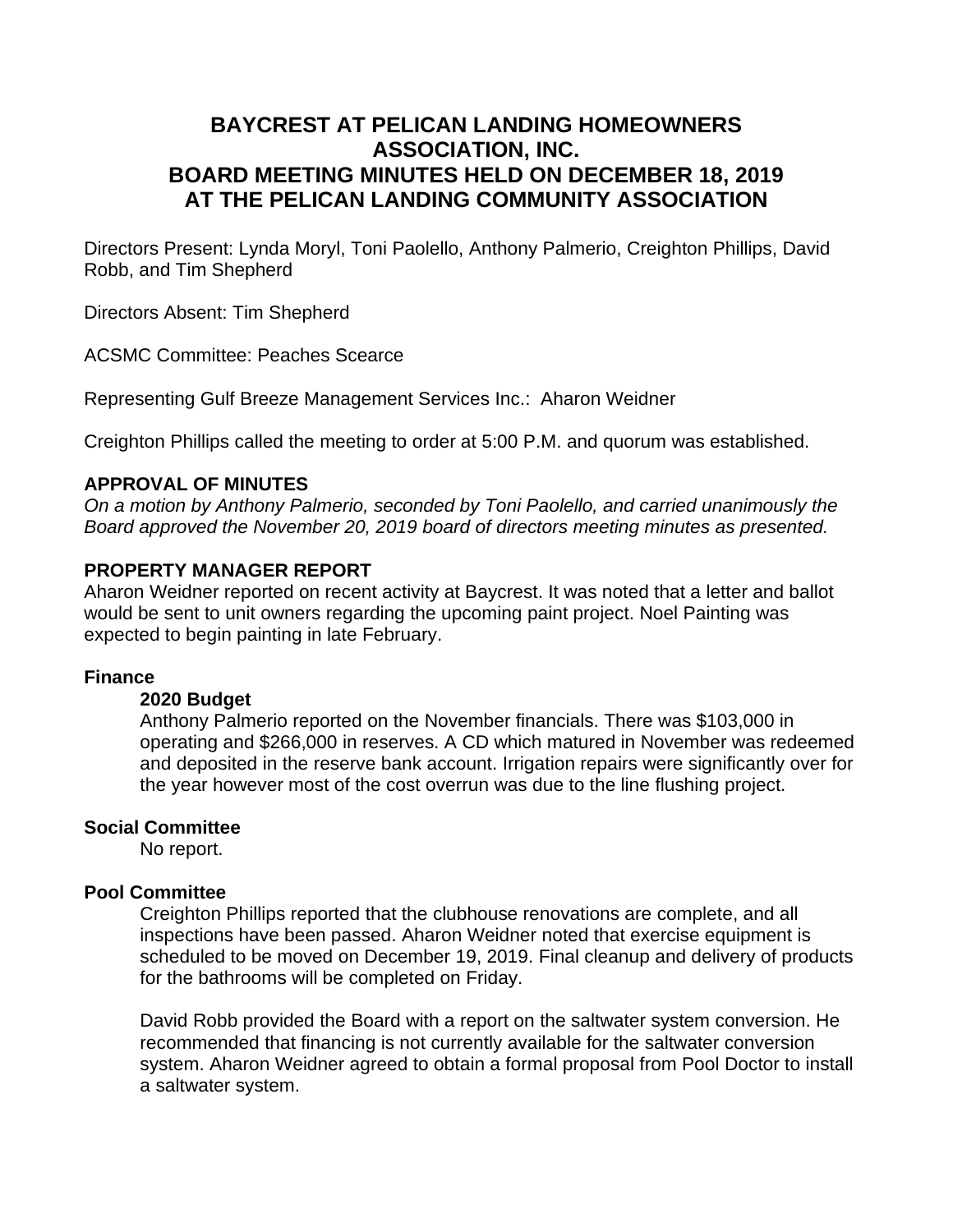Baycrest Board Meeting Minutes December 18, 2019 Page 2

### **Lease and Sales Review Board**

John Oblak reported that 25364 and 25422 have sold. There is one three-month lease at 25284.

## **ACMSC**

Kevin Hara reported that a landscaping review committee had been formed. The Peaches Scearce, Cheryl Nye, Lauri Munson, Linda Moryl, Kevin Hara, and David Robb are on the committee. Greenscapes and Down to Earth had been interviewed. Three communities had been visited that were being handled by Down to Earth. A special board meeting has been scheduled to review the two contractors.

Mr. Hara noted that an irrigation committee had been formed to evaluate upgrading the irrigation system. The committee will be meeting with Aharon Weidner to go over the impact on the long-term reserve schedule and future assessments.

### **Welcome Committee**

No report.

### **PLCA Board Liaison**

Karlene **Dziesupek** reported that two board members resigned from the PLCA, the Board hopes to fill those positions in January. The pickle ball rules have changed to increase time for outside guests. \$15,000 was approved for tennis renovation. A time limit of 2 hours has been set for meeting rooms however there will be some exceptions. The marina viewers easement does exist however it doesn't impact any current plans. All residents should have received an email blast regarding a possible amendment which will change the method for amending the documents going forward.

## **OLD BUSINESS**

### **LANDSCAPING CONTRACT**

The Board agreed to hold a special meeting on January 9, 2020 to review all of the information provided regarding Greenscapes and Down to Earth. An additional special meeting will be scheduled to hold a vote on the landscaping contract when all board members are available.

### **STREET GUTTER**

Aharon Weidner will get a price from Noel Painting to pressure wash the street gutters.

# **NEW BUSINESS**

### **BOARD VOTE BY PROXY**

It was noted that the Statutes prohibit board members voting by proxy. The Board agreed to schedule a special meeting or rescheduling the January meeting to ensure that all seven Board members are available for a special meeting to vote on landscaping.